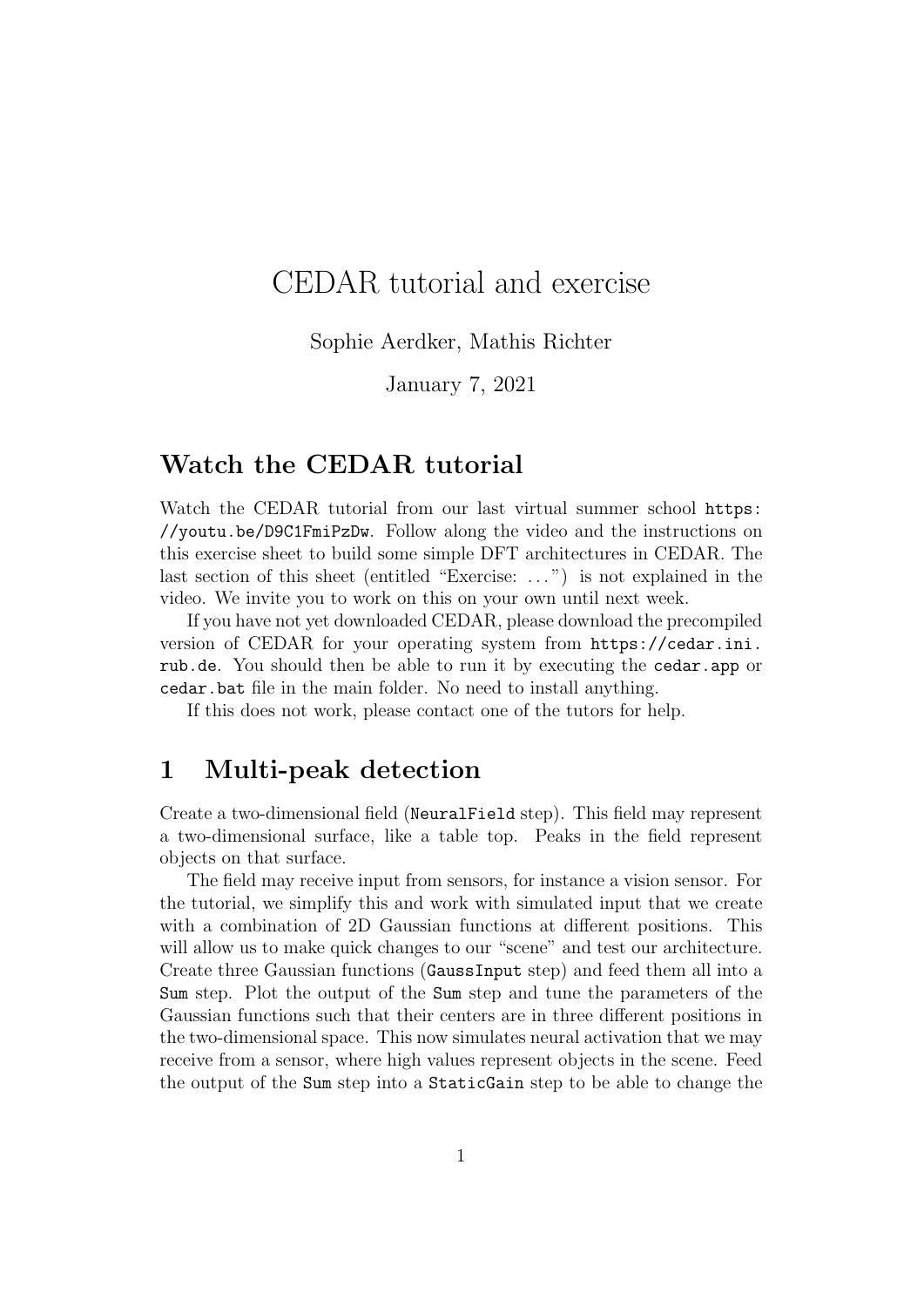overall strength of that activation, then feed that into your two-dimensional field.

Tune the field so that it forms a stabilized peak at every input location. This requires that the strength of the input is large enough to drive the field activation above threshold at the input locations.

Once that works, try (slowly) moving the "objects in the scene" and observe whether the peaks follow the moving input. What happens when you move the objects too quickly?

### 2 Working memory

Create a copy of the field (Ctrl+D) which then also receives input from our simulated scene (the StaticGain step after the Sum step). This field will serve as a working memory representation of all objects in the scene. Tune this field to be in a *self-sustained* regime. That is, peaks that form in this field should not decay, even if the input that brought them about is removed. You can simulate removing an object by switching the amplitude of the corresponding GaussInput to zero.

To bring a field into a self-sustained regime, it needs strong local excitation such that active positions in the field excite themselves and their neighbors so much that they will not drop below threshold when the input is removed. Strong local excitation can be achieved in CEDAR by increasing the amplitude of the kernel. You will notice that this regime requires such strong local excitation that the peaks merge or spread along the entire feature dimension.<sup>1</sup> To prevent this, we counteract the strong local excitation with inhibition. Since we want multiple self-sustained peaks, we introduce mid-range as opposed to global inhibition.<sup>2</sup> Turn off the global inhibition by setting the corresponding parameter to zero. In CEDAR, mid-range inhibition can be added through an additional kernel mode. Under "lateral kernels", select "Gauss (cedar.aux.kernel)" and click the small "+" button. Now you should have two "lateral kernel" sections underneath, numbered "[0]" and "[1]". Number zero is our excitatory kernel mode, modeling local excitation with a positive amplitude, while number one is our inhibitory kernel mode, modeling mid-range inhibition with a negative amplitude and a wider width (try twice as wide as the excitatory mode). The sum of these two kernel modes forms the characteristic "Mexican hat" type kernel. De-

<sup>&</sup>lt;sup>1</sup>Remember, when this happens, you can reset the activation of the entire architecture by clicking the "Reset" button in the top left.

<sup>2</sup>Global inhibition will additionally make the field selective and allow only a single peak. We will use this feature in the next task.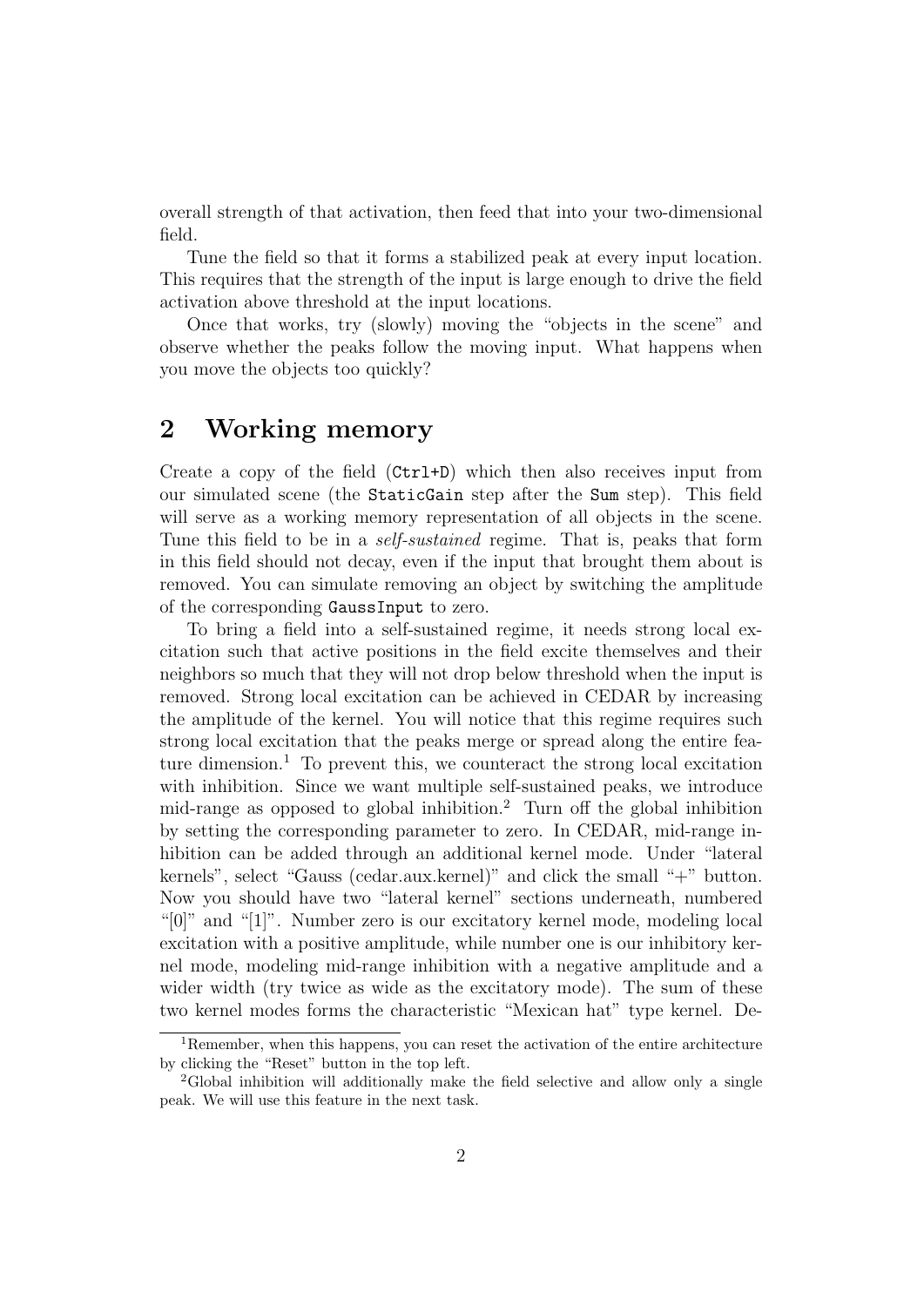pending on your chosen parameters, you may be able to see that shape when you plot the kernel: right-click the field, then select plot→full lateral kernel.

Once you have tuned the field to have self-sustained peaks for every object in the scene, try again to slowly move an object in the scene. The peak should follow the moving input.

## 3 Selection

Create another copy of the field, which then also receives input from the simulated scene, as above. Tune this field to make a selection decision, that is, it should only form a peak at a single position, even when multiple objects are in the scene. Make sure that the field is not in a working memory regime, that is, the peak should disappear when you remove the object from the scene.

For this, you should only have a single excitatory kernel mode. If you still have an inhibitory kernel mode in your parameters, you can delete it by clicking the small "X" in the top right corner of the parameters of the kernel mode. Replace the mid-range inhibition by global inhibition. In CEDAR, global inhibition is a separater parameter with a negative scalar value. Be careful with this parameter as even small values will have a large impact.

Once the field is in a selective regime, play with adding and removing objects to and from the scene. At the position of which objects does the peak form? Can you control this by the relative strengths of the individual inputs (objects)?

When all objects have the same strength, at the position of which object does the peak form? Try to make its selection decision random by increasing the noise strength within the field.

Can you observe hysteresis in the field—that is, does the field make a different selection decisions based on its previous selection decisions?

## 4 Exercise: A small architecture for spatial language

We can now create a small architecture from these types of fields. We will build a very much simplified version of an architecture for spatial language that is able to select objects based on their spatial position and commit the selected object to working memory. Figure 1 shows a simple diagram of the architecture.

Create a two-dimensional multi-peak neural field that receives input from the simulated input and creates peaks. This will be our representation of a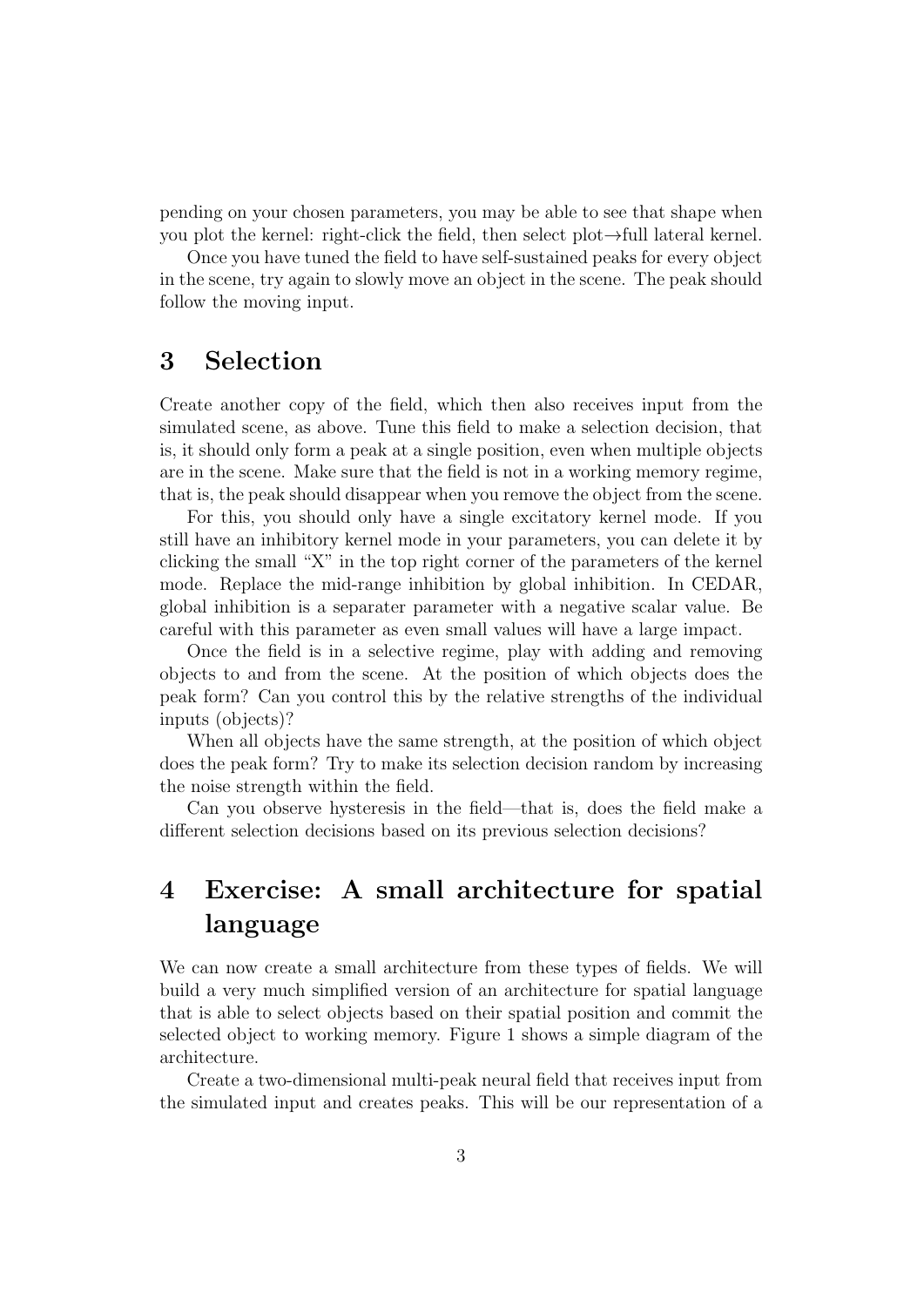

Figure 1: Diagram of the small architecture for spatial language. Peaks are denoted by red circles, subthreshold bumps by orange circles. The subthreshold region-input is shown as a yellow ellipse, here highlighting the left part of the field.

"scene" of multiple objects on a table. We will call this the "scene representation" field.

Create another two-dimensional field and call it "spatial match". It should receive input from the "scene representation" field, strong enough to only form subthreshold bumps of activation in the "spatial match" field, but not form peaks. Additionally, we will add input that highlights specific regions within the field. Only when the subthreshold bumps (that represent the objects) overlap with these highlighted regions, may the field form peaks. For each region that we want to highlight, for instance the entire left side of the field, we add a GaussInput step as input to the "spatial match" field and set the parameters such that the Gauss function covers the region of the field we want to highlight. It is up to you which regions or how many of them you implement. You could, for instance, create four such regions by adding four GaussInput steps that cover the left, right, top, and bottom regions of the field, respectively. Or get creative and create inputs that cover other regions that you can think of. Having a GaussInput step per region will later allow you to control, which of the regions is highlighted, by switching the inputs off and on by hand.

Tune the "spatial match" field to be selective, that is, to only allow for a single peak to form at a time. Once this works, it should naturally select the object that fits the highlighted region best.

Create one more two-dimensional multi-peak field, and call it "working memory". It should receive input from the "spatial match" field and form a peak whenever there is a peak in that field. Tune the "working memory" field to be in a self-sustained regime such that the peaks remain stable even